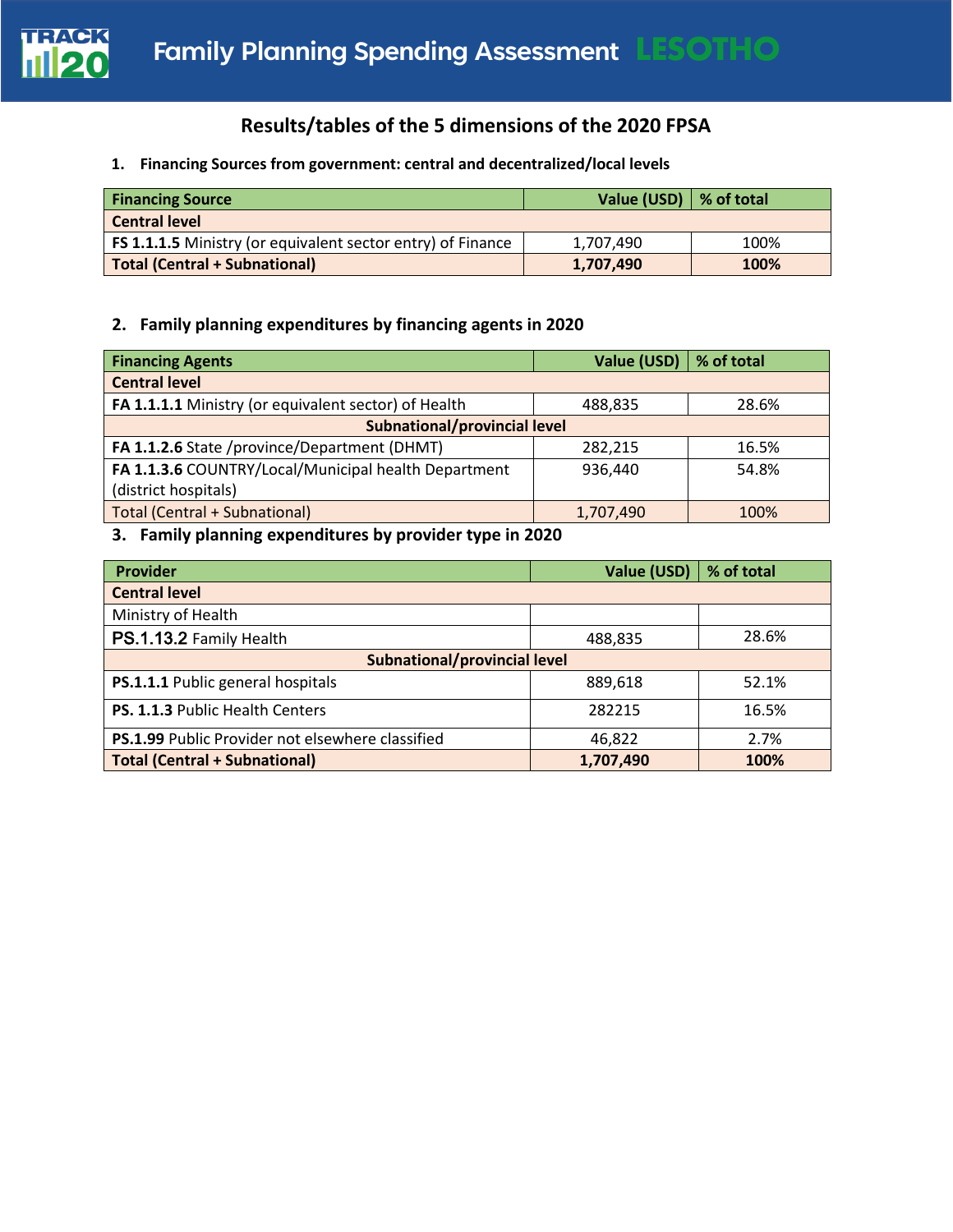

### **4. Family Planning Spending categories (FPSC) in 2020**

| <b>Family Planning Spending Categories</b>                          | Value (USD) | % of total |
|---------------------------------------------------------------------|-------------|------------|
| FPSC 1.4 Prescription & provision of male condoms for FP            | 3,847       | 0.2%       |
| FPSC 1.6 Provision of pills                                         | 85,151      | 5.0%       |
| FPSC 1.7 Provision of injectables                                   | 248,417     | 14.5%      |
| <b>FPSC 1.9 Provision of implants</b>                               | 33,215      | 1.9%       |
| FPSC 2.2 Administration & transaction cost associated with managing | 983,138     | 57.6%      |
| &disbursing funds                                                   |             |            |
| FPSC 2.6 Drug Supply System                                         | 239,232     | 14.0%      |
| FPSC 2.10 Upgrading, renovation and construction of infrastructure  | 48,691      | 2.9%       |
| FPSC 2.98 Programme Management and administration not broken down   | 10,220      | 0.6%       |
| FPSC 2.99 Programme management and administration not elsewhere     | 55579       | 3.3%       |
| <b>Total</b>                                                        | 1,707,490   | 100%       |

# **5. Inputs/Production Factors/objects of expenditures in 2020**

| <b>Family Planning Production Factors</b>                          | <b>Value (USD)</b> | % of total |
|--------------------------------------------------------------------|--------------------|------------|
| <b>FPPF 1.2.1 Pills</b>                                            | 85,151             | 0.2%       |
| FPPF 1.2.2 Injectables & related consumables                       | 248,417            | 5.0%       |
| FPPF 1.2.4 Implants & related consumables                          | 33,215             | 14.5%      |
| FPPF 1.2.7 Male Condoms for FP                                     | 3,847              | 1.9%       |
| <b>FPPF 1.5.1 Rent</b>                                             | 7,352              | 0.4%       |
| FPPF1.5.2 Utilities: water, electricity, communication and related | 55,128             | 3.2%       |
| FPPF 1.21 Transportation & distribution                            | 6,603              | 0.4%       |
| FPPF 1.5.98 Administrative costs not disaggregated by type         | 1,189              | 0.1%       |
| FPPF 1.199 Staff cost not disaggregated by type (Salaries,         | 878,879            | 51.5%      |
| allowances& gratuities)                                            |                    |            |
| FPPF 1.1.3: Management staff cost                                  | 97,653             | 5.7%       |
| <b>FPPF 1.9 Procuments Services</b>                                | 50,824             | 3.0%       |
| FPPF 1.3 Regent & materials (drugs)                                | 239,232            | 14.0%      |
| <b>Total</b>                                                       | 1,707,490          | 100%       |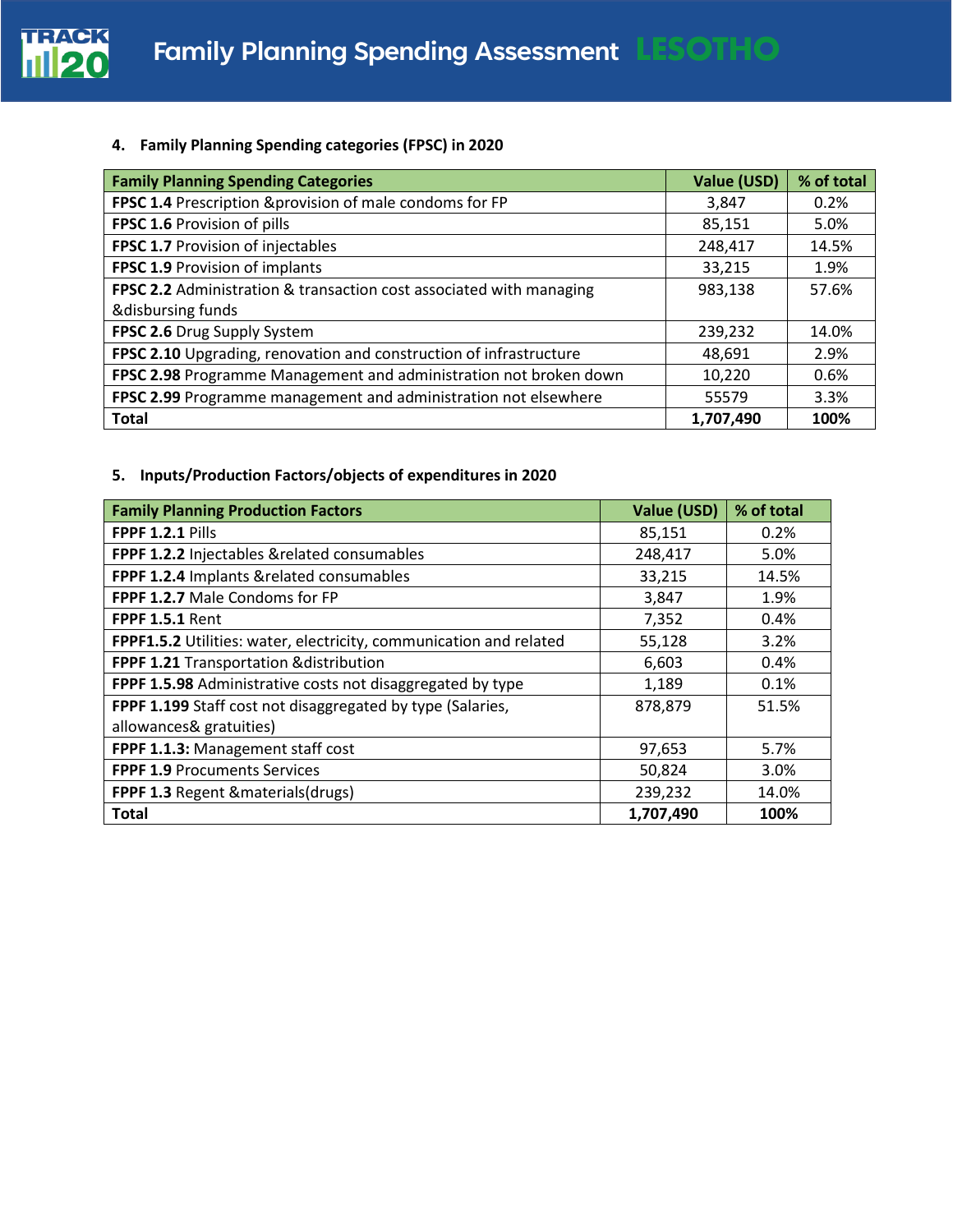

### **6. Fund flows for family planning service from government**



#### **Note**

- MoF = Ministry of Finance
- MOH = Ministry of Health
- CH\* = Central Hospital including private hospital
- DHMTs = District Health Management teams
- DH = District Hospital
- HC = Health Center
- FH=Family Education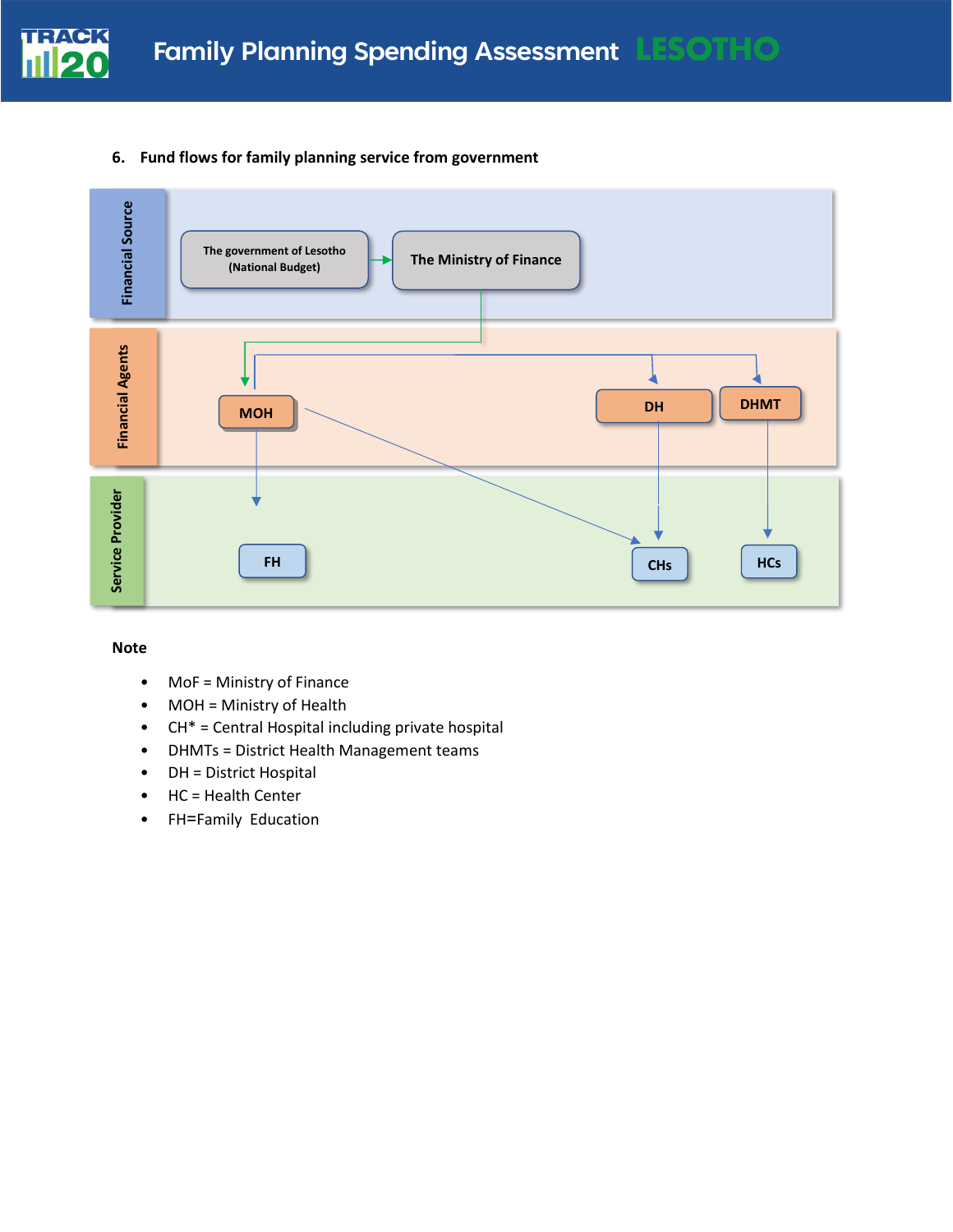

#### **Data Collection Plan**

| <b>Financial Source</b><br>(Form 1) | <b>Financial Agents</b><br>(Form 1) | <b>Service Providers (Form 2)</b> |               |  |
|-------------------------------------|-------------------------------------|-----------------------------------|---------------|--|
| <b>National</b>                     | <b>Ministry of Health</b>           | <b>Public Central Hospitals</b>   |               |  |
| Government                          | (MOH)                               | Queen 2                           | Mohale's Hoek |  |
| Ministry of                         | 1.MOH                               | Buthabothe                        | Quthing       |  |
| Finance                             | 2.DHMT                              | Motebang                          | Machabeng     |  |
|                                     | 3.DH                                | Berea                             | Mokhotlong    |  |
|                                     |                                     | Mafeteng                          | Thabatseka    |  |
|                                     |                                     | Mohlomi Hospital                  |               |  |
|                                     |                                     | <b>DHMTS</b>                      |               |  |
|                                     |                                     | Maseru                            | Mohale's Hoek |  |
|                                     |                                     | <b>Buthabothe</b>                 | Quthing       |  |
|                                     |                                     | Leribe                            | Qacha'sNek    |  |
|                                     |                                     | <b>Berea</b>                      | Mokhotlong    |  |
|                                     |                                     | Mafeteng                          |               |  |
|                                     |                                     |                                   |               |  |
|                                     |                                     |                                   |               |  |
|                                     |                                     |                                   |               |  |

### **7. Estimation Method - FP Shared Expenditures**

For shared expenditures, we used the FPSA methodology.

- In-patient (bed) days =17,055
- Out-patient visits =758,752
- ART Visits =2,769,766
- MCH Visits =67,341
- FP Visits =172,208

Equivalency Ratio (Lesotho) = 2.64 (used to convert in-patient to out-patient)

FP allocation ratio = 0.045162296 or 4.52%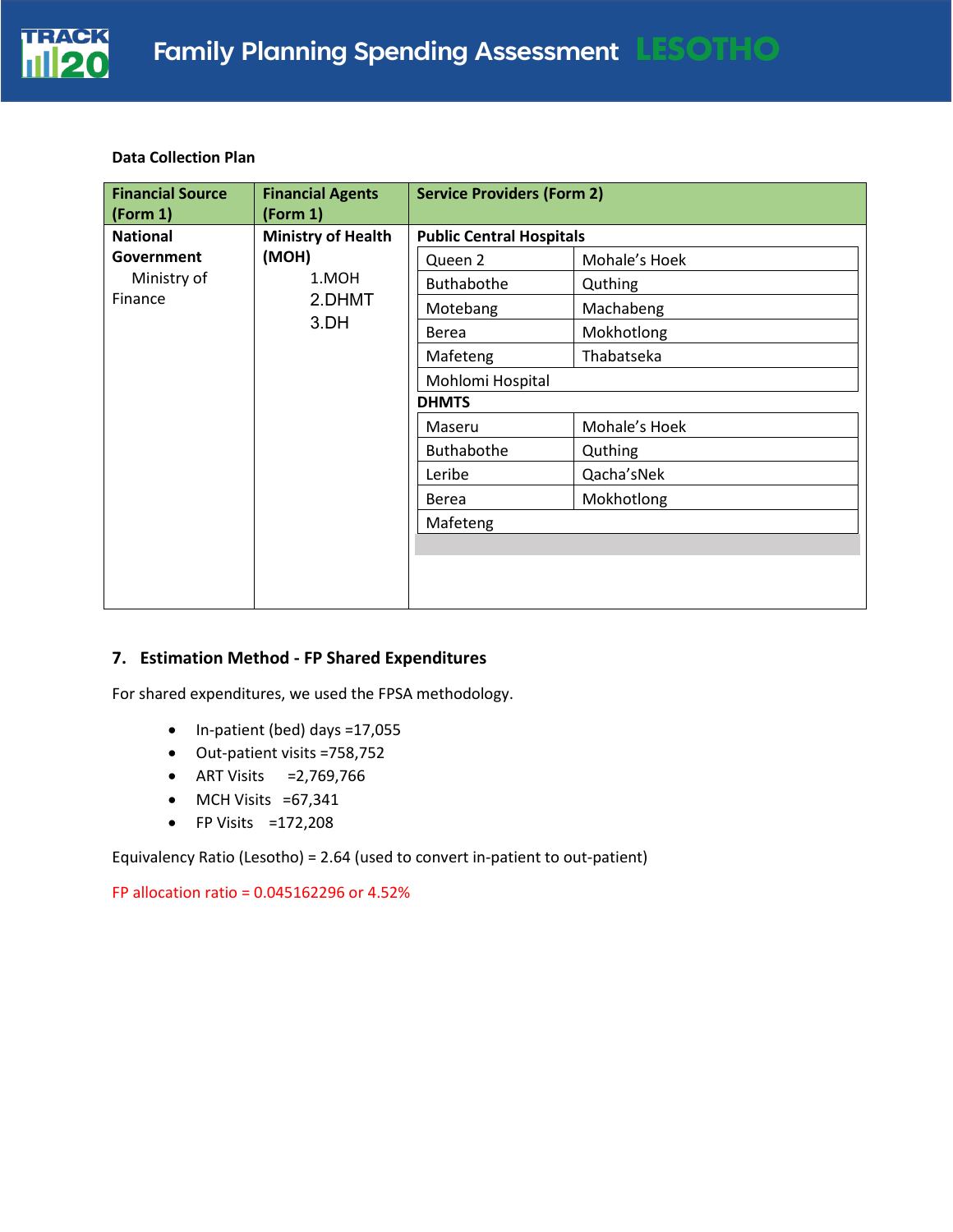# **Annex**

In the year 2020, the government of Lesotho through its Financing Ministry provided the Ministry of health with total amount of \$1707,490 for the Family planning program or services. This amount was used to pay for the FP commodities, suppliers, drug supplies, reagents materials, programme managements and administrative services, etc.

As mentioned above the amount was transferred to 3 sectors of health, being Department within the Ministry, District Hospitals &District Health Management Teams.

The tables blow will illustrate more on how the funds were been used.

| <b>Family Health</b> | <b>FPSC 1.9: Provision of implants</b>          | 33,215  | 3,3215  |
|----------------------|-------------------------------------------------|---------|---------|
|                      | FPPF 1.2.4: Implants and related consumables    | 33,215  | 3,3215  |
|                      | FPSC 1.6: Provision of pills                    | 85,151  | 85,151  |
|                      | <b>FPPF 1.2.1: Pills</b>                        | 85,151  | 85,151  |
|                      | FPSC 1.7: Provision of injectables              | 248,417 | 248,417 |
|                      | FPPF 1.2.2: Injectables and related consumables | 248,417 | 248,417 |
|                      | FPSC 1.5: Prescription and provision of male    | 3,847   | 3,847   |
|                      | condoms for FP                                  |         |         |
|                      | FPPF 1.2.7: Male condoms for FP                 | 3,847   | 3,847   |
| Total                |                                                 | 370,630 | 370,630 |

# Tables A1: Family Planning commodities for the year 2020

The above table A1 shows that Family health purchased the supplies costing \$370,630 for family planning supplies for the year 2020. Four methods were purchased. The consumable with high amount is the injectable amounting to \$248 417. These commodities were distributed to the decentralized warehouse and distributed to the respective hospitals and health facilities.

Table A2: The reagents and materials used for family planning by Service providers and financing agents (Drug supply system)

| FPSC 2.6: Drug supply systems                   | 239232 | 239232 |
|-------------------------------------------------|--------|--------|
| All Government and other CHAL health Facilities | 49717  | 49717  |
| FPPF 1.3: Reagents and materials                | 49717  | 49717  |
| <b>District Hospitals</b>                       | 136273 | 136273 |
| FPPF 1.3: Reagents and materials                | 136273 | 136273 |
| <b>Family Health</b>                            | 53242  | 53242  |
| FPPF 1.3: Reagents and materials                | 53242  | 53242  |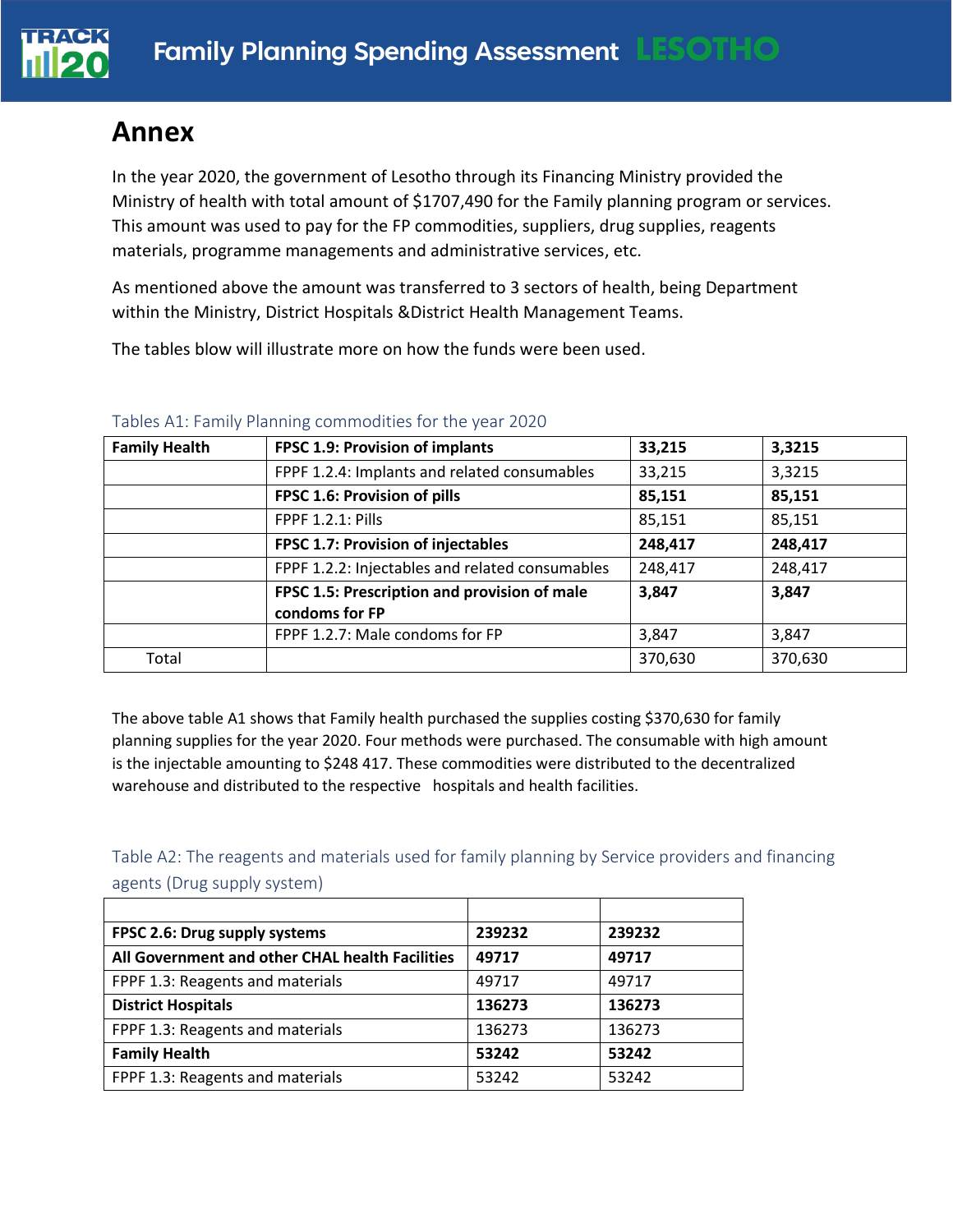Table A2 outlines the drug supply system chain in the providers' services through purchase of reagents and other materials used during FP services. The district hospitals use more reagents and materials (57%), followed by the health facilities (22%) and Family Health (21%), respectively.

| Table A3. Programme management administration |  |  |
|-----------------------------------------------|--|--|
|-----------------------------------------------|--|--|

|                                                                | <b>Total Sum of</b><br>Total FPSC (USD) | <b>Total Sum of</b><br>Total PF (USD) |
|----------------------------------------------------------------|-----------------------------------------|---------------------------------------|
| FPSC 2.98: Programme management and administration             | 7,352                                   | 7,352                                 |
| not broken down by type                                        |                                         |                                       |
| All Government and other CHAL health Facilities                | 2,444                                   | 2,444                                 |
| <b>FPPF 1.5.1: Rent</b>                                        | 2,444                                   | 2,444                                 |
| <b>District Hospitals</b>                                      | 4,908                                   | 4,908                                 |
| <b>FPPF 1.5.1: Rent</b>                                        | 4,908                                   | 4,908                                 |
| FPSC 2.99: Programme management and administration             | 58,408                                  | 58,408                                |
| not elsewhere classified                                       |                                         |                                       |
| All Government and other CHAL health Facilities                | 17,350                                  | 17,350                                |
| FPPF 1.5.2: Utilities – water, electricity, communication, and | 17,350                                  | 17,350                                |
| related                                                        |                                         |                                       |
| <b>District Hospitals</b>                                      | 39,430                                  | 39,430                                |
| FPPF 1.5.99: Administrative costs not classified above         | 3,279                                   | 3,279                                 |
| (specify).                                                     |                                         |                                       |
| FPPF 1.5.2: Utilities – water, electricity, communication, and | 36,151                                  | 36,151                                |
| related                                                        |                                         |                                       |

The total of \$64,132 was incurred for rent and utility costs by district hospitals and health facilities. Table A3 shows that more than 69% of the costs were spent by the district hospitals. In additions there were no expenditures under the family health for rent and utility costs.

### Table A4) Logistics, Procument, warehousing and other Expenditures

| FPSC 2.2: Administration and transaction costs associated<br>with managing and disbursing funds | 983,828 | 983,828 |
|-------------------------------------------------------------------------------------------------|---------|---------|
| All Government and other CHAL health Facilities                                                 | 212,566 | 212,566 |
| FPPF 1.5.99: Administrative costs not classified above<br>(specify).                            | 212,325 | 212,325 |
| <b>FPPF 1.9: Procurement services</b>                                                           | 241     | 241     |
| <b>District Hospitals</b>                                                                       | 738,462 | 738,462 |
| FPPF 1.5.98: Administrative costs not disaggregated by type.                                    | 738,306 | 738,306 |
| FPPF 1.21: Transportation, and distribution                                                     | 156     | 156     |
| <b>Family Health</b>                                                                            | 32,800  | 32,800  |
| FPPF 1.5.98: Administrative costs not disaggregated by type.                                    | 26,352  | 26,352  |
| FPPF 1.21: Transportation, and distribution                                                     | 6,448   | 6,448   |
| FPSC 2.10: Upgrading, renovation and construction of<br>infrastructure for FP                   | 48,041  | 48,041  |
| All Government and other CHAL health Facilities                                                 | 138     | 138     |